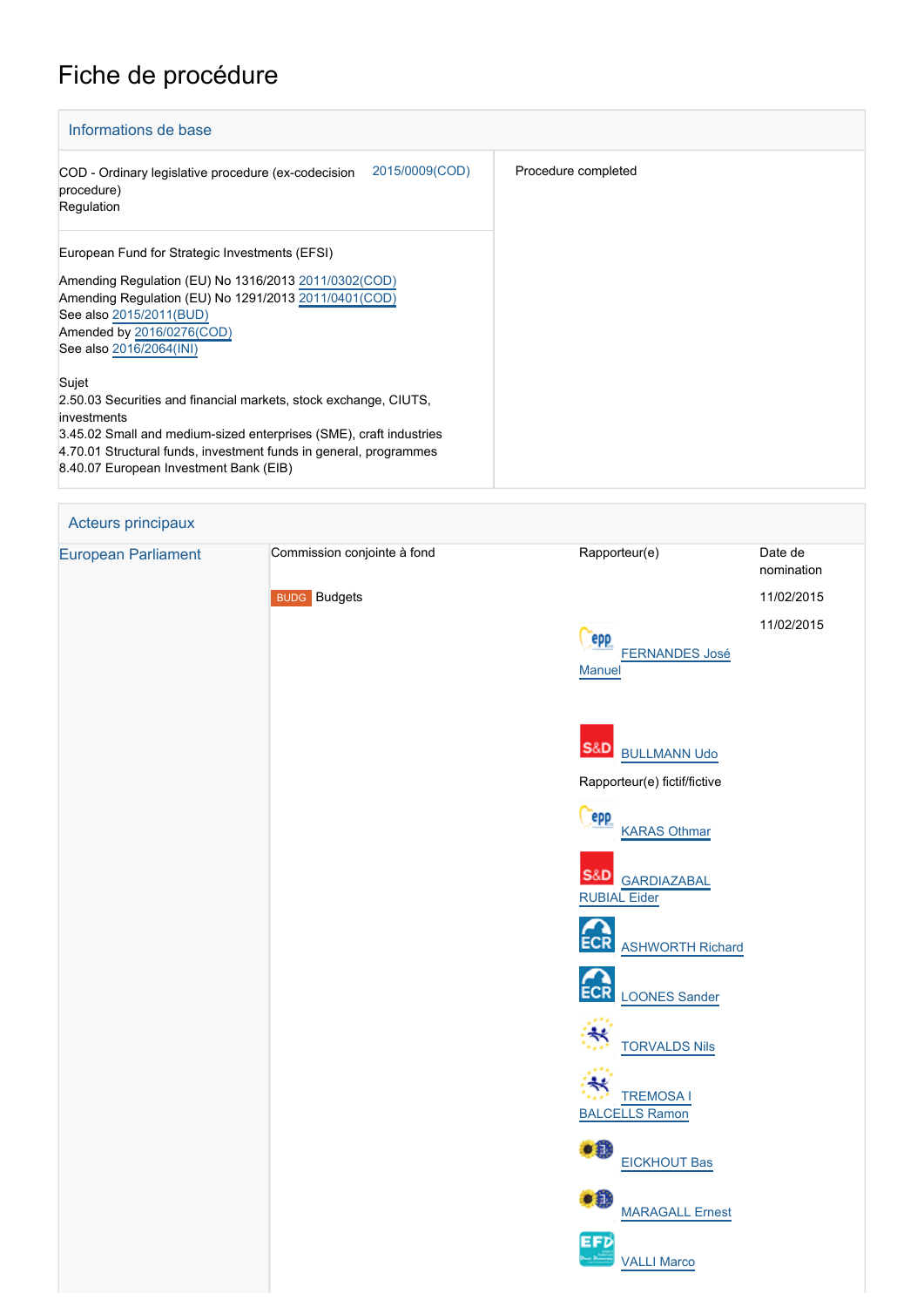|                                                    |                                                               | EFD<br><b>ZANNI Marco</b>                  |                       |
|----------------------------------------------------|---------------------------------------------------------------|--------------------------------------------|-----------------------|
|                                                    | <b>ECON</b> Economic and Monetary Affairs                     |                                            |                       |
|                                                    | Commission pour avis                                          | Rapporteur(e) pour avis                    | Date de<br>nomination |
|                                                    | <b>AFCO</b> Constitutional Affairs                            |                                            | 17/03/2015            |
|                                                    |                                                               | epp<br><b>HÜBNER Danuta Maria</b>          |                       |
|                                                    | Culture and Education<br><b>CULT</b>                          |                                            | 05/02/2015            |
|                                                    |                                                               | epp                                        |                       |
|                                                    |                                                               | ZDROJEWSKI Bogdan<br>Andrzej               |                       |
|                                                    | <b>AGRI</b> Agriculture and Rural Development                 |                                            | 21/01/2015            |
|                                                    |                                                               | epp<br><b>DESS Albert</b>                  |                       |
|                                                    | Environment, Public Health and Food Safety<br><b>ENVI</b>     |                                            | 03/02/2015            |
|                                                    |                                                               | S&D<br><b>DALLI Miriam</b>                 |                       |
|                                                    | <b>Employment and Social Affairs</b><br><b>EMPL</b>           |                                            | 28/01/2015            |
|                                                    |                                                               |                                            |                       |
|                                                    |                                                               | epp<br>JAZŁOWIECKA Danuta                  |                       |
|                                                    | <b>Budgetary Control</b><br><b>CONT</b>                       |                                            | 02/03/2015            |
|                                                    |                                                               | <b>THEURER Michael</b>                     |                       |
|                                                    | Internal Market and Consumer Protection<br><b>IMCO</b>        |                                            | 24/02/2015            |
|                                                    |                                                               |                                            |                       |
|                                                    |                                                               | <b>o®</b><br><b>DURAND Pascal</b>          |                       |
|                                                    | Transport and Tourism<br><b>TRAN</b><br>(Commission associée) |                                            | 29/01/2015            |
|                                                    |                                                               |                                            | 29/01/2015            |
|                                                    |                                                               | <b>S&amp;D</b><br><b>AYALA SENDER Inés</b> |                       |
|                                                    |                                                               |                                            |                       |
|                                                    |                                                               | <b>RIQUET Dominique</b>                    |                       |
|                                                    | <b>REGI</b> Regional Development                              |                                            | 11/02/2015            |
|                                                    |                                                               | epp                                        |                       |
|                                                    |                                                               | <b>VAN NISTELROOIJ</b><br>Lambert          |                       |
|                                                    | <b>ITRE</b> Industry, Research and Energy                     |                                            | 10/02/2015            |
|                                                    | (Commission associée)                                         |                                            |                       |
|                                                    |                                                               | S&D<br><b>VAN BREMPT Kathleen</b>          |                       |
| Council of the European Union Formation du Conseil |                                                               | Réunion                                    | Date                  |
|                                                    | <b>Economic and Financial Affairs ECOFIN</b>                  | 3399                                       | 19/06/2015            |
|                                                    | <b>Economic and Financial Affairs ECOFIN</b>                  | 3387                                       | 12/05/2015            |
|                                                    | <b>Economic and Financial Affairs ECOFIN</b>                  | 3375                                       | 10/03/2015            |
|                                                    | <b>Economic and Financial Affairs ECOFIN</b>                  | 3370                                       | 17/02/2015            |
|                                                    | <b>Economic and Financial Affairs ECOFIN</b>                  | 3366                                       | 27/01/2015            |
| <b>European Commission</b>                         | DG de la Commission                                           | Commissaire                                |                       |